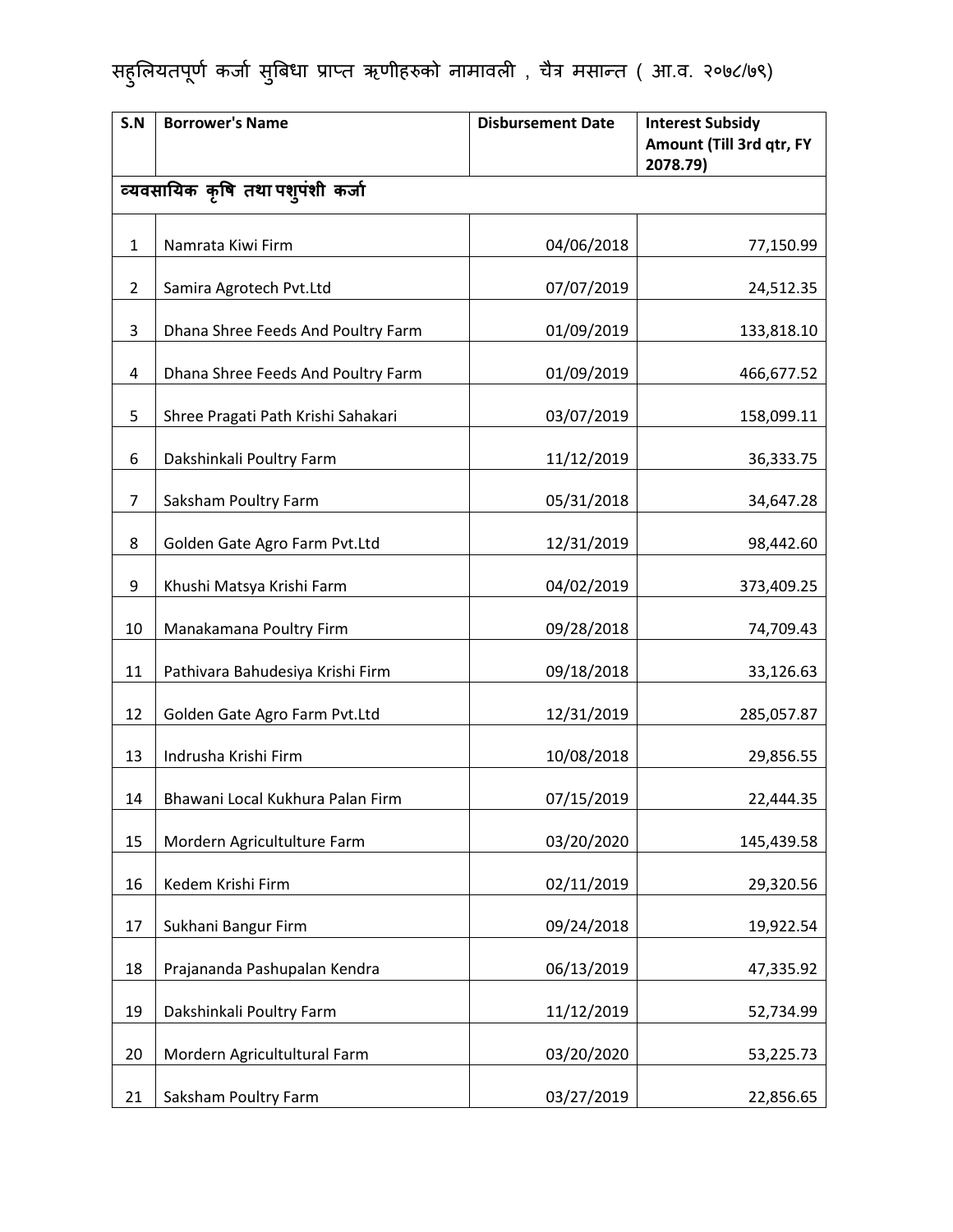| S.N | <b>Borrower's Name</b>              | <b>Disbursement Date</b> | <b>Interest Subsidy</b><br>Amount (Till 3rd qtr, FY<br>2078.79) |
|-----|-------------------------------------|--------------------------|-----------------------------------------------------------------|
| 22  | Aadarsha Agro Pvt Ltd               | 07/29/2020               | 149,824.83                                                      |
| 23  | Asthanga Pharmaccuticals Pvt. Ltd   | 12/19/2019               | 838,650.10                                                      |
| 24  | Asthanga Pharmaccuticals Pvt. Ltd   | 12/19/2019               | 930,029.12                                                      |
| 25  | Mechi Organic Krishi Center Pvt Ltd | 10/16/2020               | 92,975.49                                                       |
| 26  | Dipika Krishi Firm                  | 08/27/2020               | 32,708.69                                                       |
| 27  | Dipika Krishi Firm                  | 08/27/2020               | 35,536.26                                                       |
| 28  | Nishan And Dipsan Chyau Udhyog      | 09/18/2020               | 14,409.79                                                       |
| 29  | Nishan And Dipsan Chyau Udhyog      | 08/16/2020               | 37,297.91                                                       |
| 30  | Kanakai Pashupanchi Palan Tatha Kri | 08/02/2020               | 31,848.64                                                       |
| 31  | Shrijanshil Krishi Firm             | 03/15/2018               | 88,357.42                                                       |
| 32  | Daju Bhai Krishi Farm               | 11/19/2020               | 43,665.38                                                       |
| 33  | Aayushdev Krishi Firm               | 12/13/2020               | 94,146.35                                                       |
| 34  | Golden Gate Agro Farm Pvt.Ltd       | 10/15/2020               | 357,698.45                                                      |
| 35  | Lotus Green Agriculture Farm Pvt Lt | 01/05/2021               | 354,126.46                                                      |
| 36  | Lotus Green Agriculture Farm Pvt Lt | 01/03/2021               | 315,821.05                                                      |
| 37  | Bhattrai Krishi Tatha Pashupalan Fi | 12/27/2020               | 62,636.02                                                       |
| 38  | Subarna Gai Firm                    | 01/08/2021               | 47,974.98                                                       |
| 39  | Krishna Krishi Firm                 | 10/20/2020               | 42,284.63                                                       |
| 40  | Krishna Krishi Firm                 | 11/05/2020               | 130,309.35                                                      |
| 41  | Krishna Krishi Firm                 | 10/20/2020               | 164,143.55                                                      |
| 42  | Shree Mansarowar Krishi Sahakari Sa | 12/23/2020               | 203,135.95                                                      |
| 43  | Silvar Mountain Tea Industries      | 12/24/2020               | 517,775.96                                                      |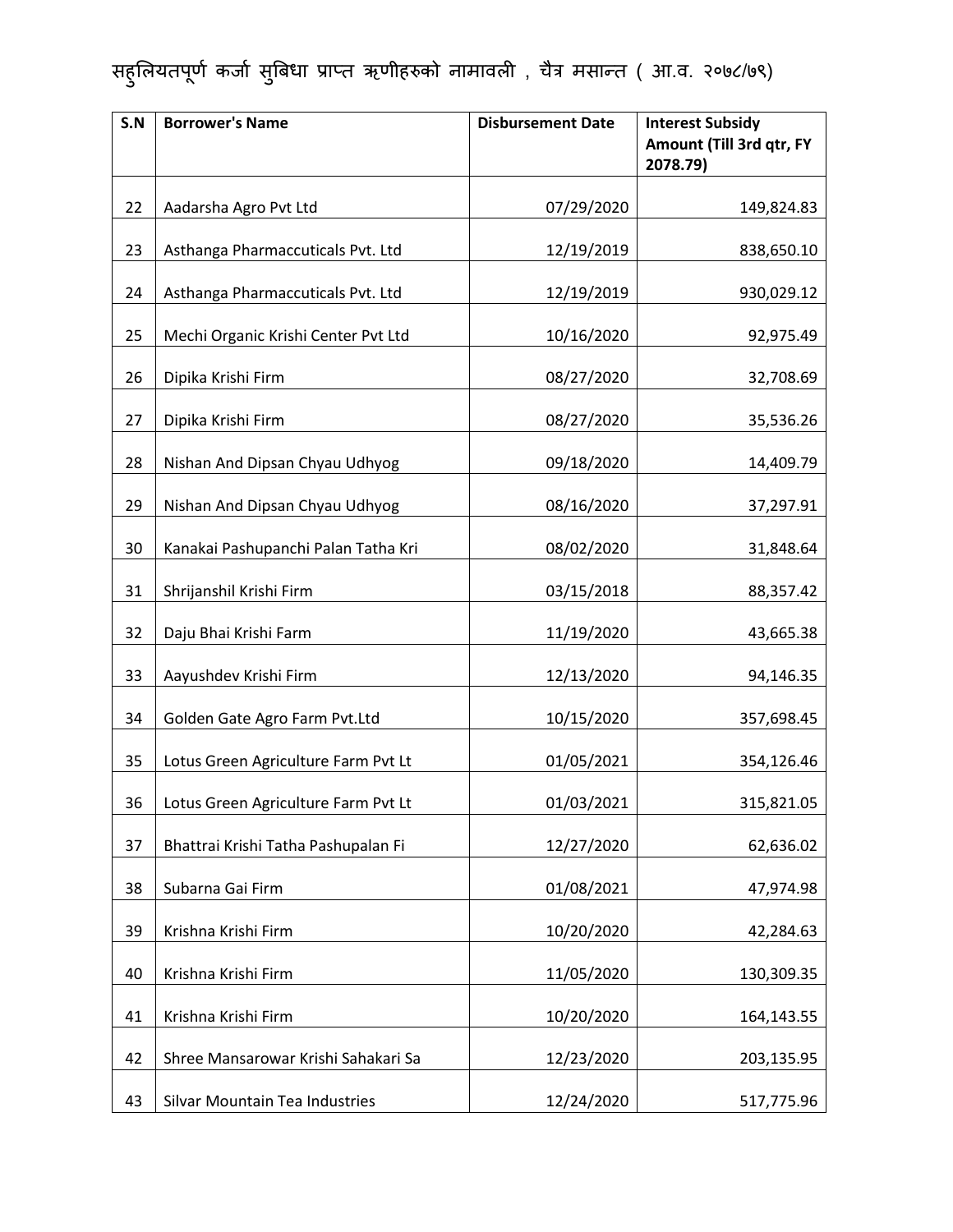| S.N | <b>Borrower's Name</b>              | <b>Disbursement Date</b> | <b>Interest Subsidy</b><br>Amount (Till 3rd qtr, FY<br>2078.79) |
|-----|-------------------------------------|--------------------------|-----------------------------------------------------------------|
| 44  | Mechi Organic Krishi Center Pvt Ltd | 10/16/2020               | 592,933.39                                                      |
| 45  | Tirtha Poultry Farm                 | 01/13/2021               | 31,961.50                                                       |
| 46  | Sova Agriculture Firm               | 1/17/2021                | 25,576.39                                                       |
| 47  | Kattel Group Integrated Agriculture | 2/8/2021                 | 214,827.31                                                      |
| 48  | Shree Siddhi Krishi Farm            | 2/22/2021                | 74,723.15                                                       |
| 49  | Mainali Hatha Kagaj Kharid Bikri Ke | 3/7/2021                 | 97,661.54                                                       |
| 50  | Yubaraj Dairy Udhyog                | 3/1/2021                 | 49,659.93                                                       |
| 51  | Kattel Group Integrated Agriculture | 3/10/2021                | 148,579.45                                                      |
| 52  | Aaditya Krishi Firm                 | 2/24/2021                | 48,660.25                                                       |
| 53  | <b>B.K Krishi Firm</b>              | 3/1/2021                 | 162,098.70                                                      |
| 54  | Pathivara Devi Krishi Firm          | 3/4/2021                 | 54,398.48                                                       |
| 55  | Pathivara Devi Krishi Firm          | 3/4/2021                 | 33,104.54                                                       |
| 56  | Singhabahini Krishi Tatha Pashupala | 3/18/2021                | 49,598.49                                                       |
| 57  | Gaurishankar Bakhra Firm            | 3/28/2021                | 50,563.32                                                       |
| 58  | Chamlagain Krishi Firm              | 3/14/2021                | 33,118.61                                                       |
| 59  | Kundalani Krisi Tatha Pasupalan     | 4/12/2021                | 165,149.82                                                      |
| 60  | Kundalani Krisi Tatha Pasupalan     | 4/12/2021                | 55,889.58                                                       |
| 61  | Prabashi Jhapali Agro Farm Pvt. Ltd | 3/25/2021                | 205,605.31                                                      |
| 62  | Prabashi Jhapali Agro Farm Pvt. Ltd | 3/25/2021                | 186,772.71                                                      |
| 63  | Purbi Kiran Krishi Farm Pvt. Ltd    | 4/1/2021                 | 459,662.75                                                      |
| 64  | Purbi Kiran Krishi Farm Pvt. Ltd    | 4/1/2021                 | 149,427.86                                                      |
| 65  | <b>B.M Krishi Firm</b>              | 3/15/2021                | 72,879.32                                                       |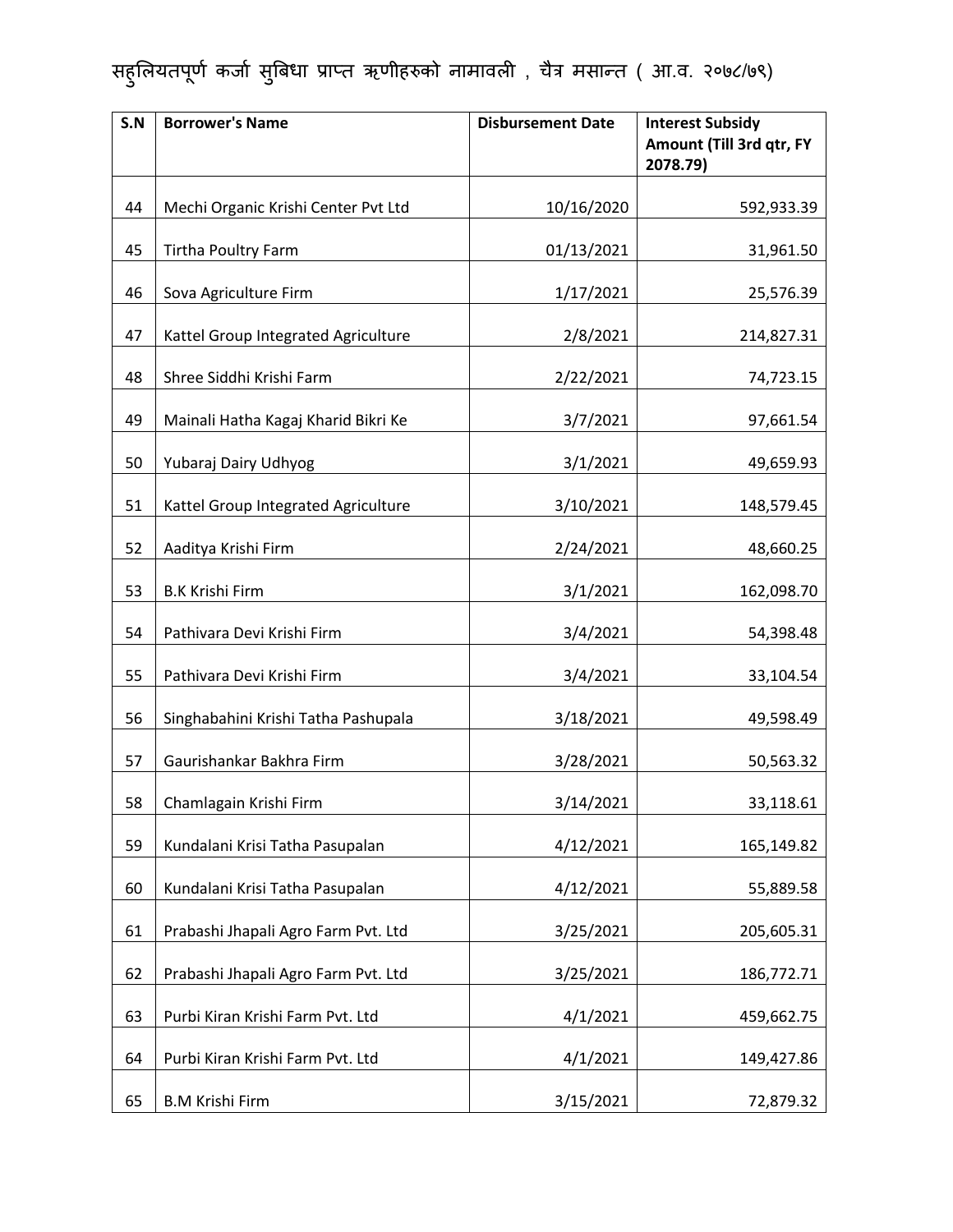| S.N | <b>Borrower's Name</b>              | <b>Disbursement Date</b> | <b>Interest Subsidy</b><br>Amount (Till 3rd qtr, FY<br>2078.79) |
|-----|-------------------------------------|--------------------------|-----------------------------------------------------------------|
| 66  | <b>B.M Krishi Firm</b>              | 3/15/2021                | 56,811.17                                                       |
| 67  | Salina Krishi Firm                  | 4/5/2021                 | 112,572.45                                                      |
| 68  | Salina Krishi Firm                  | 3/24/2021                | 130,037.29                                                      |
| 69  | Durga Bhawani Chyau Udyog           | 3/22/2021                | 99,128.29                                                       |
| 70  | Balgopal Krishi Firm                | 3/18/2021                | 99,179.31                                                       |
| 71  | Suryadevi Krishi Firm               | 3/24/2021                | 37,716.52                                                       |
| 72  | Raj Family Krishi Firm              | 5/7/2021                 | 57,350.39                                                       |
| 73  | Citizen Agro And Poultry Pvt.Ltd    | 05/20/2021               | 186,643.78                                                      |
| 74  | Silvar Mountain Tea Industries      | 07/06/2021               | 61,580.66                                                       |
| 75  | Kanchanjangha Agro Forestry Pvt. Lt | 07/20/2021               | 193,794.28                                                      |
| 76  | Origin Bees Agro Pvt. Ltd.          | 07/26/2021               | 168,961.83                                                      |
| 77  | Dajuvai Ekakrit Krishi Firm         | 07/25/2021               | 99,910.59                                                       |
| 78  | Dajuvai Ekakrit Krishi Firm         | 07/25/2021               | 108,074.66                                                      |
| 79  | Dajuvai Ekakrit Krishi Firm         | 07/26/2021               | 137,123.15                                                      |
| 80  | Sanawi Krishi Firm                  | 08/11/2021               | 44,132.91                                                       |
| 81  | B.M. Krishi Firm                    | 9/2/2021                 | 23,582.17                                                       |
| 82  | Sanawi Krishi Firm                  | 8/17/2021                | 61,328.28                                                       |
| 83  | B And B Breeding Pvt. Ltd.          | 9/12/2021                | 358,361.23                                                      |
| 84  | <b>B And B Breeding</b>             | 9/12/2021                | 278,838.72                                                      |
| 85  | B And B Breeding Pvt. Ltd.          | 9/12/2021                | 294,520.68                                                      |
| 86  | Lotus Green Agriculture Farm Pvt Lt | 9/21/2021                | 137,135.13                                                      |
| 87  | Uryara Krishi Farm                  | 9/20/2021                | 45,805.61                                                       |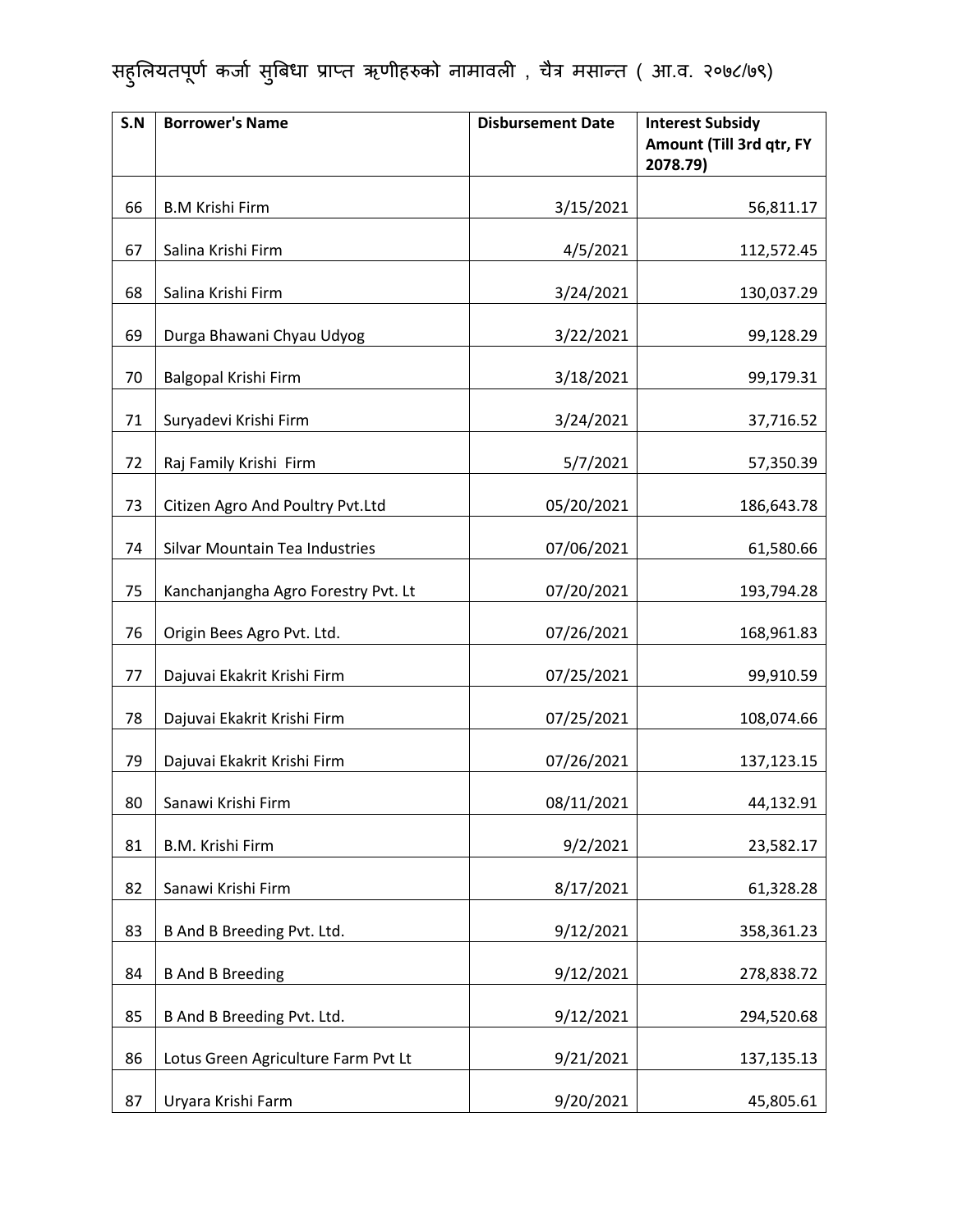| S.N            | <b>Borrower's Name</b>              | <b>Disbursement Date</b> | <b>Interest Subsidy</b><br>Amount (Till 3rd qtr, FY<br>2078.79) |
|----------------|-------------------------------------|--------------------------|-----------------------------------------------------------------|
| 88             | Kushiyarbari Krishi Firm            | 10/5/2021                | 37,257.71                                                       |
| 89             | Salina Bakhra Palan                 | 9/27/2021                | 24,797.00                                                       |
| 90             | Bal Bisauni Triveni Krishi Farm Pvt | 9/27/2021                | 227,890.93                                                      |
| 91             | Reshma Pashupalan Tatha Krishi Firm | 9/24/2021                | 40,890.70                                                       |
| 92             | Bal Bisauni Triveni Krishi Farm Pvt | 9/27/2021                | 123,241.59                                                      |
| 93             | Gothalo Krishi Tatha Pashupankshi F | 9/20/2021                | 36,126.77                                                       |
| 94             | Citizen Agro And Poultry Pvt.Ltd    | 9/23/2021                | 73,461.84                                                       |
| 95             | Gothalo Krishi Tatha Pashupankshi F | 11/3/2021                | 28,445.25                                                       |
| 96             | Manisha Krishi Firm                 | 10/27/2021               | 28,803.65                                                       |
| 97             | Manisha Krishi Firm                 | 10/27/2021               | 21,719.37                                                       |
| 98             | Barsha Puja Pashupalan Tathakrishi  | 11/9/2021                | 20,345.55                                                       |
| 99             | <b>B And B Breeding</b>             | 11/16/2021               | 69,328.64                                                       |
| 100            | Greenzone Ekikrit Krishi Firm       | 12/27/2021               | 68,643.02                                                       |
| 101            | Citizen Agro And Poultry Pvt.Ltd    | 01/31/2022               | 14,176.70                                                       |
|                | महिला उद्यमशील कर्जा                |                          |                                                                 |
| 1              | Rupa Silai Bunai Center             | 08/26/2019               | 19,903.43                                                       |
| $\overline{2}$ | Chandrama Krishi Firm               | 10/03/2019               | 60,138.59                                                       |
| 3              | Masala Zone Resturant And Bar       | 01/03/2020               | 48,196.37                                                       |
| 4              | Kumaneyol Nepali Hate Kagaj Udhyog  | 03/12/2020               | 17,727.65                                                       |
| 5              | New Aligens Sringar Griha           | 09/05/2019               | 42,752.56                                                       |
| 6              | R.S. Traders                        | 01/03/2020               | 47,170.33                                                       |
| 7              | Almira International                | 07/16/2019               | 40,154.05                                                       |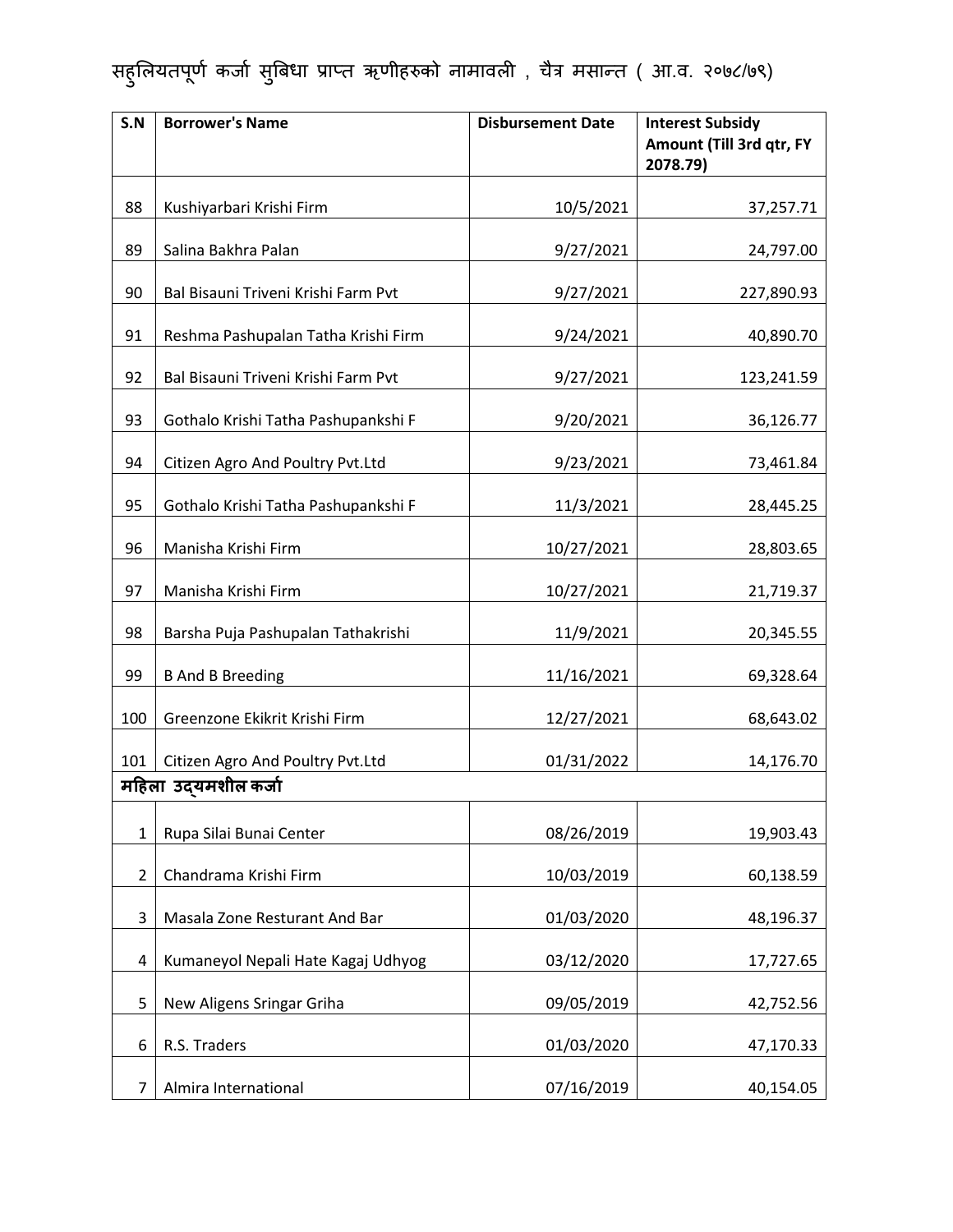| S.N | <b>Borrower's Name</b>              | <b>Disbursement Date</b> | <b>Interest Subsidy</b><br>Amount (Till 3rd qtr, FY<br>2078.79) |
|-----|-------------------------------------|--------------------------|-----------------------------------------------------------------|
| 8   | New Shubhechchha Ladies Collection  | 12/31/2019               | 44,131.74                                                       |
| 9   | Rita Hardware Byawasaya             | 09/27/2020               | 53,304.41                                                       |
| 10  | <b>Red Track</b>                    | 09/22/2020               | 54,256.41                                                       |
| 11  | <b>Pulse Beauty Parlour</b>         | 09/02/2020               | 54,910.85                                                       |
| 12  | <b>Pulse Cosmetic</b>               | 09/02/2020               | 55,307.59                                                       |
| 13  | <b>Sumitra Varieties</b>            | 08/16/2020               | 36,088.25                                                       |
| 14  | <b>U&amp;Me Fashion Wear</b>        | 10/05/2020               | 35,489.43                                                       |
| 15  | Om Suppliers                        | 09/21/2020               | 35,560.11                                                       |
| 16  | New Public Pustak Tatha Stationery  | 09/10/2020               | 53,496.45                                                       |
| 17  | Hotel Krishna                       | 10/06/2020               | 28,375.69                                                       |
| 18  | The Royal Sorting & Suiting         | 09/04/2020               | 55,055.74                                                       |
| 19  | <b>B &amp; B Cosmetic</b>           | 10/02/2020               | 36,432.30                                                       |
| 20  | Sumitra Kirana Pasal                | 09/22/2020               | 54,389.41                                                       |
| 21  | S.K.D Foods                         | 09/10/2020               | 53,844.87                                                       |
| 22  | Panchakanya Store                   | 09/28/2020               | 43,020.02                                                       |
| 23  | Arup Store                          | 09/28/2020               | 46,164.13                                                       |
| 24  | Samridhi Grill Tatha Aluminum Udhyo | 09/20/2020               | 54,141.43                                                       |
| 25  | Sarmila Kirana Pasal                | 09/07/2020               | 53,447.16                                                       |
| 26  | Nitu Kirana Pasal                   | 09/22/2020               | 35,568.86                                                       |
| 27  | Khatiwada Krishi Firm               | 09/20/2020               | 53,353.79                                                       |
| 28  | Radhaswami Diagnostic Center Pvt Lt | 11/11/2020               | 37,029.55                                                       |
| 29  | Maa Pathibhara Silai Tatha Chhapai  | 11/13/2020               | 55,199.07                                                       |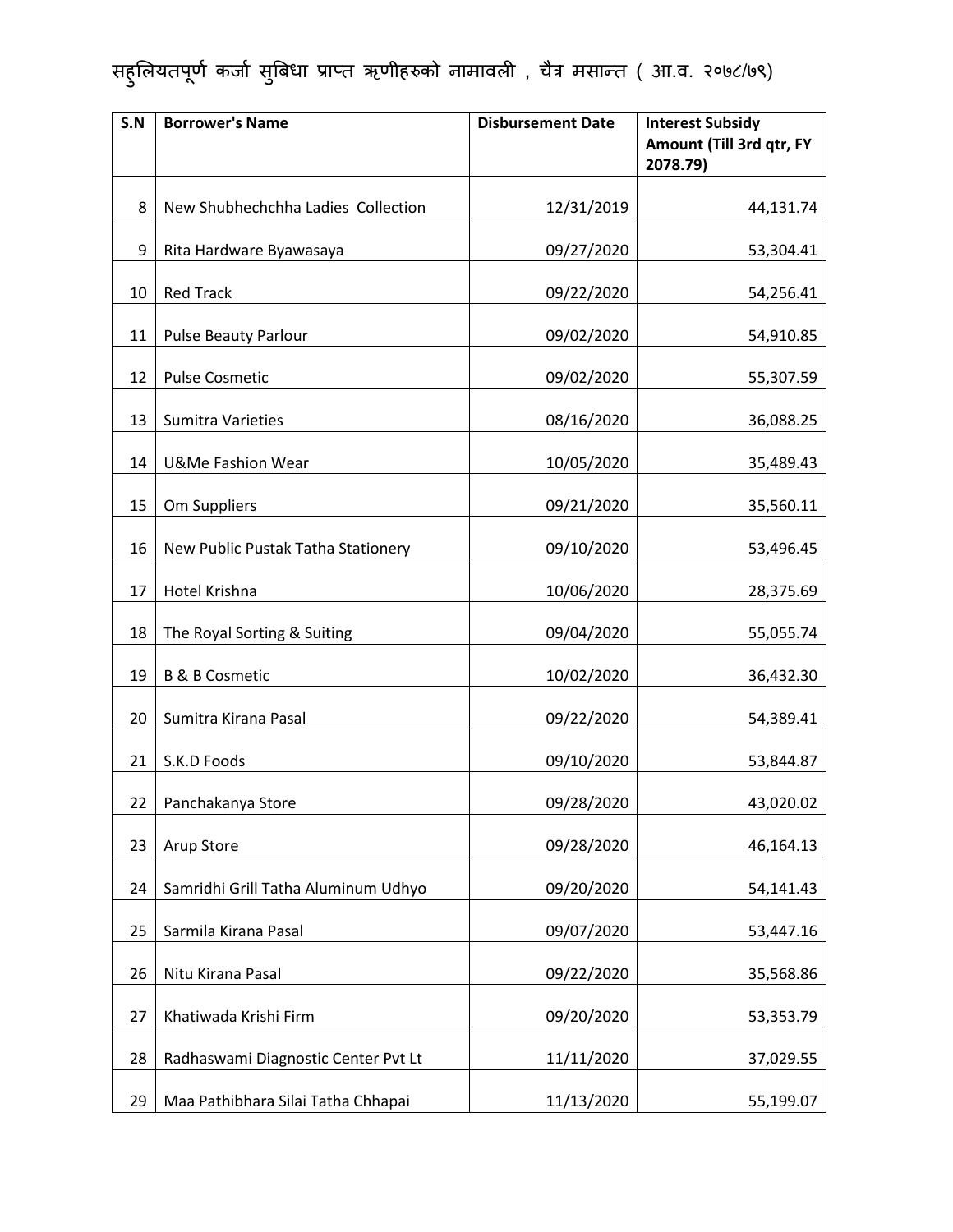| S.N | <b>Borrower's Name</b>           | <b>Disbursement Date</b> | <b>Interest Subsidy</b><br>Amount (Till 3rd qtr, FY<br>2078.79) |
|-----|----------------------------------|--------------------------|-----------------------------------------------------------------|
| 30  | Subedi Chiya Nasta Pasal         | 10/15/2020               | 18,151.33                                                       |
| 31  | Planet Bakery & Coffee           | 11/09/2020               | 37,046.02                                                       |
| 32  | Rojal & Shrijal Traders          | 11/13/2020               | 36,788.94                                                       |
| 33  | Sangita Fancy Store              | 11/22/2020               | 29,402.19                                                       |
| 34  | Dika Fancy Collectio             | 11/23/2020               | 30,229.91                                                       |
| 35  | Jateli Shoes Centre              | 11/23/2020               | 36,794.64                                                       |
| 36  | Sabitra Store                    | 11/25/2020               | 56,320.39                                                       |
| 37  | Sumnima Kirana Pasal             | 11/26/2020               | 30,014.18                                                       |
| 38  | New Easy Mini Mart               | 11/26/2020               | 56,333.08                                                       |
| 39  | Thapa Falful Tatha Tarkari Pasal | 11/27/2020               | 36,791.65                                                       |
| 40  | R R Traders                      | 12/02/2020               | 37,548.90                                                       |
| 41  | <b>Magar Phalphul Pasal</b>      | 12/03/2020               | 37,535.04                                                       |
| 42  | Prawardha Fancy Store            | 12/06/2020               | 18,767.83                                                       |
| 43  | Kankai Stores                    | 12/07/2020               | 56,279.46                                                       |
| 44  | Sukriti Kapada Tatha Fancy Pasal | 12/07/2020               | 47,418.38                                                       |
| 45  | New Bhattarai Kirana Pasal       | 12/02/2020               | 56,275.61                                                       |
| 46  | <b>Pathivara Collection</b>      | 12/09/2020               | 56,325.77                                                       |
| 47  | Sandhya Enterprises              | 12/09/2020               | 37,539.78                                                       |
| 48  | Madan Kirana Pasal               | 12/14/2020               | 45,039.08                                                       |
| 49  | Khadka Food Products             | 12/10/2020               | 30,517.39                                                       |
| 50  | Prashant Kirana Pasal            | 12/10/2020               | 37,534.59                                                       |
| 51  | Bindhyabasini Khadhya Store      | 12/10/2020               | 18,759.14                                                       |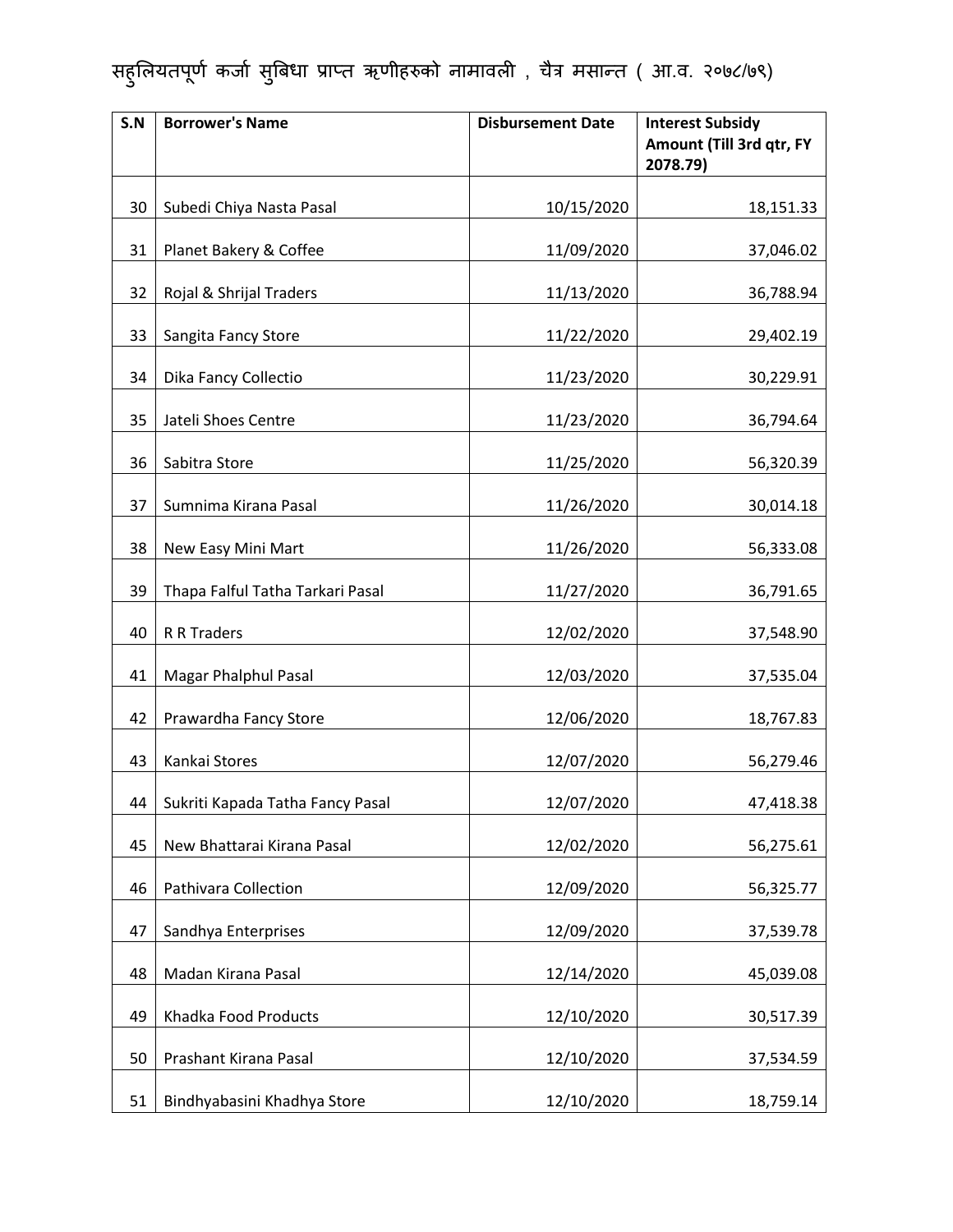| S.N | <b>Borrower's Name</b>              | <b>Disbursement Date</b> | <b>Interest Subsidy</b><br>Amount (Till 3rd qtr, FY<br>2078.79) |
|-----|-------------------------------------|--------------------------|-----------------------------------------------------------------|
| 52  | Big Time Beauty & Photography       | 10/21/2020               | 26,613.01                                                       |
| 53  | Birtamode Aquarium & Pet Shop       | 10/22/2020               | 18,556.24                                                       |
| 54  | Rajesh Kirana Pasal                 | 12/24/2020               | 37,454.05                                                       |
| 55  | The Collection Bhattarai Shoe Cente | 12/17/2020               | 49,101.67                                                       |
| 56  | <b>Nepal Cosmetic Pasal</b>         | 12/16/2020               | 52,493.24                                                       |
| 57  | Aayusma Bakery And Khaja Ghar       | 12/28/2020               | 26,216.96                                                       |
| 58  | Pathivara Varieties                 | 01/05/2021               | 57,336.27                                                       |
| 59  | Avi Shoes Center                    | 10/21/2020               | 36,264.97                                                       |
| 60  | Gautam Krishi Farm                  | 10/20/2020               | 36,271.17                                                       |
| 61  | Sima Cold Tatha Kirana Pasal        | 12/20/2020               | 56,207.43                                                       |
| 62  | Anju Fancy Pasal                    | 12/18/2020               | 56,221.26                                                       |
| 63  | Hamro Kirana Tatha Fancy Pasal      | 01/10/2021               | 38,224.97                                                       |
| 64  | Karna Kumari Krishi Tatha Pasupalan | 12/23/2020               | 46,913.00                                                       |
| 65  | Bisesh Kirana Pasal                 | 01/03/2021               | 57,336.27                                                       |
| 66  | Thebe Kirana Pasal                  | 12/27/2020               | 56,201.51                                                       |
| 67  | Janata Offset Press                 | 12/21/2020               | 57,336.27                                                       |
| 68  | New Digital Photo Studio            | 01/06/2021               | 56,099.40                                                       |
| 69  | Nirvhan Grocery                     | 10/20/2020               | 36,902.38                                                       |
| 70  | Pragati Bijuli Pasal                | 12/27/2020               | 19,111.98                                                       |
| 71  | Guragai Krishi Firm                 | 12/16/2020               | 37,494.06                                                       |
| 72  | Shree Anukul Thakur Kirana Pashal   | 01/03/2021               | 34,401.56                                                       |
| 73  | New Suman Machha Fry                | 10/14/2020               | 25,418.92                                                       |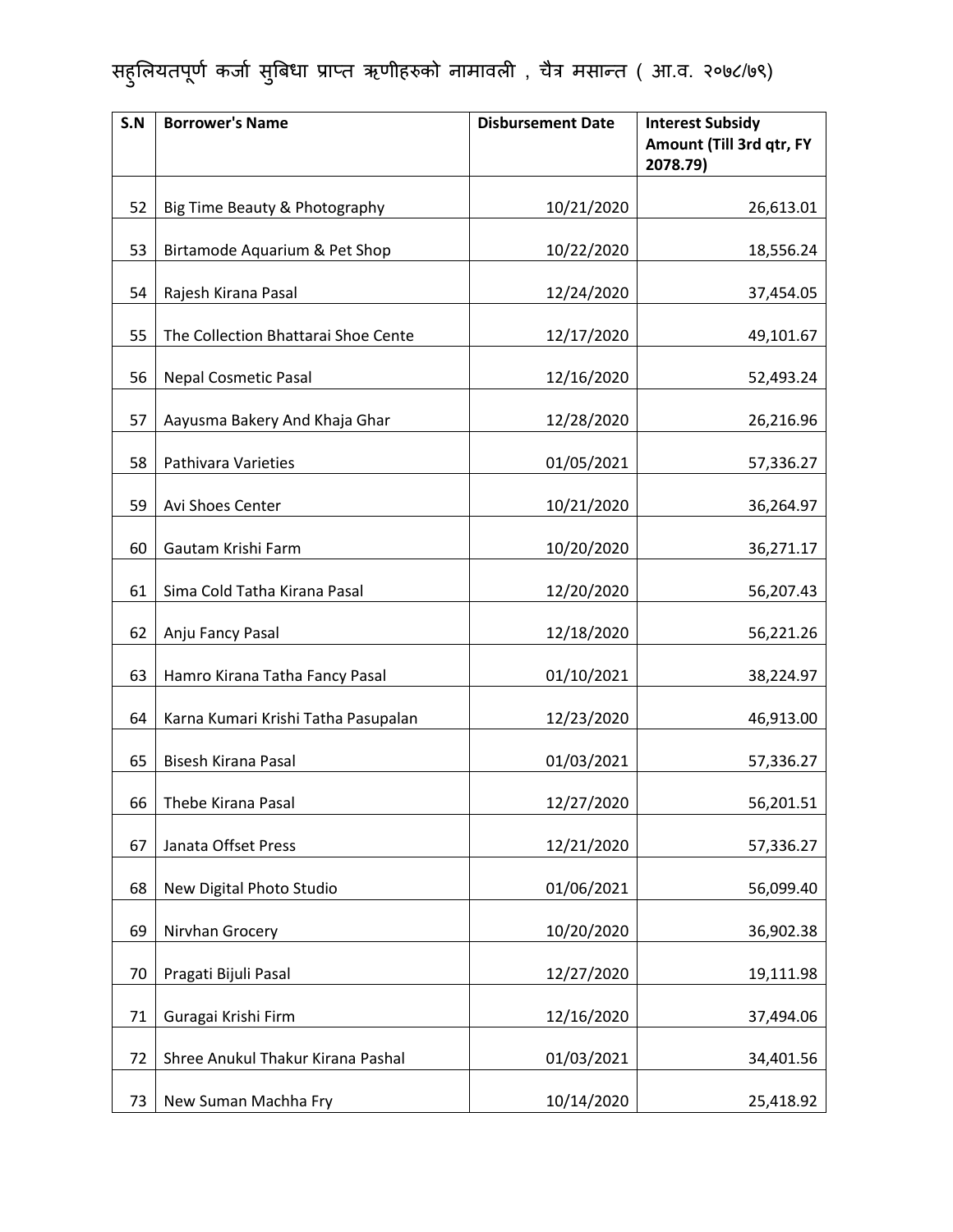| S.N | <b>Borrower's Name</b>              | <b>Disbursement Date</b> | <b>Interest Subsidy</b><br>Amount (Till 3rd qtr, FY<br>2078.79) |
|-----|-------------------------------------|--------------------------|-----------------------------------------------------------------|
| 74  | D D Khaja Ghar & Lodge              | 10/16/2020               | 23,593.42                                                       |
| 75  | Pabitra Traders                     | 10/22/2020               | 36,411.96                                                       |
| 76  | <b>K.K Printers</b>                 | 12/27/2020               | 56,172.22                                                       |
| 77  | Punam Krishi Farm                   | 01/01/2021               | 19,111.98                                                       |
| 78  | Diwas & Kabir Electronics Ka Sampur | 10/14/2020               | 10,893.64                                                       |
| 79  | Kafle Shree Fancy Pasal             | 12/24/2020               | 37,550.79                                                       |
| 80  | Saskar Bhada Pasal                  | 01/03/2021               | 56,112.36                                                       |
| 81  | <b>Kattel Traders</b>               | 01/12/2021               | 38,215.56                                                       |
| 82  | Anamol Seller Mill                  | 01/01/2021               | 22,934.63                                                       |
| 83  | Janta Khaja Ghar                    | 2/10/2021                | 58,558.17                                                       |
| 84  | Archana Beauty Parlour              | 2/10/2021                | 38,872.54                                                       |
| 85  | Prashna Varieties Store             | 2/10/2021                | 58,298.61                                                       |
| 86  | Indira Krishi Farm                  | 1/21/2021                | 38,175.30                                                       |
| 87  | New Taplejung Hotel Se.Gh.&Om Pa.Lo | 2/3/2021                 | 38,870.27                                                       |
| 88  | Nabin And Sabin Kirana Pasal        | 2/11/2021                | 46,643.25                                                       |
| 89  | Satasi Trade & Suppliers            | 2/10/2021                | 38,927.38                                                       |
| 90  | Surabi Dhan Kanta Pasal             | 1/31/2021                | 38,871.94                                                       |
| 91  | Dirghayu Herbal And Cosmetic        | 2/3/2021                 | 38,866.67                                                       |
| 92  | Shrestha Electronics And Bhada Pasa | 2/9/2021                 | 58,298.61                                                       |
| 93  | Divya Cloth And Talloring Centre    | 1/25/2021                | 38,191.85                                                       |
| 94  | Jaateli Dhaka Tatha Facny Pasal     | 2/2/2021                 | 38,186.46                                                       |
| 95  | Mallika Mausam Bakhra Tatha Khukhur | 1/29/2021                | 19,465.78                                                       |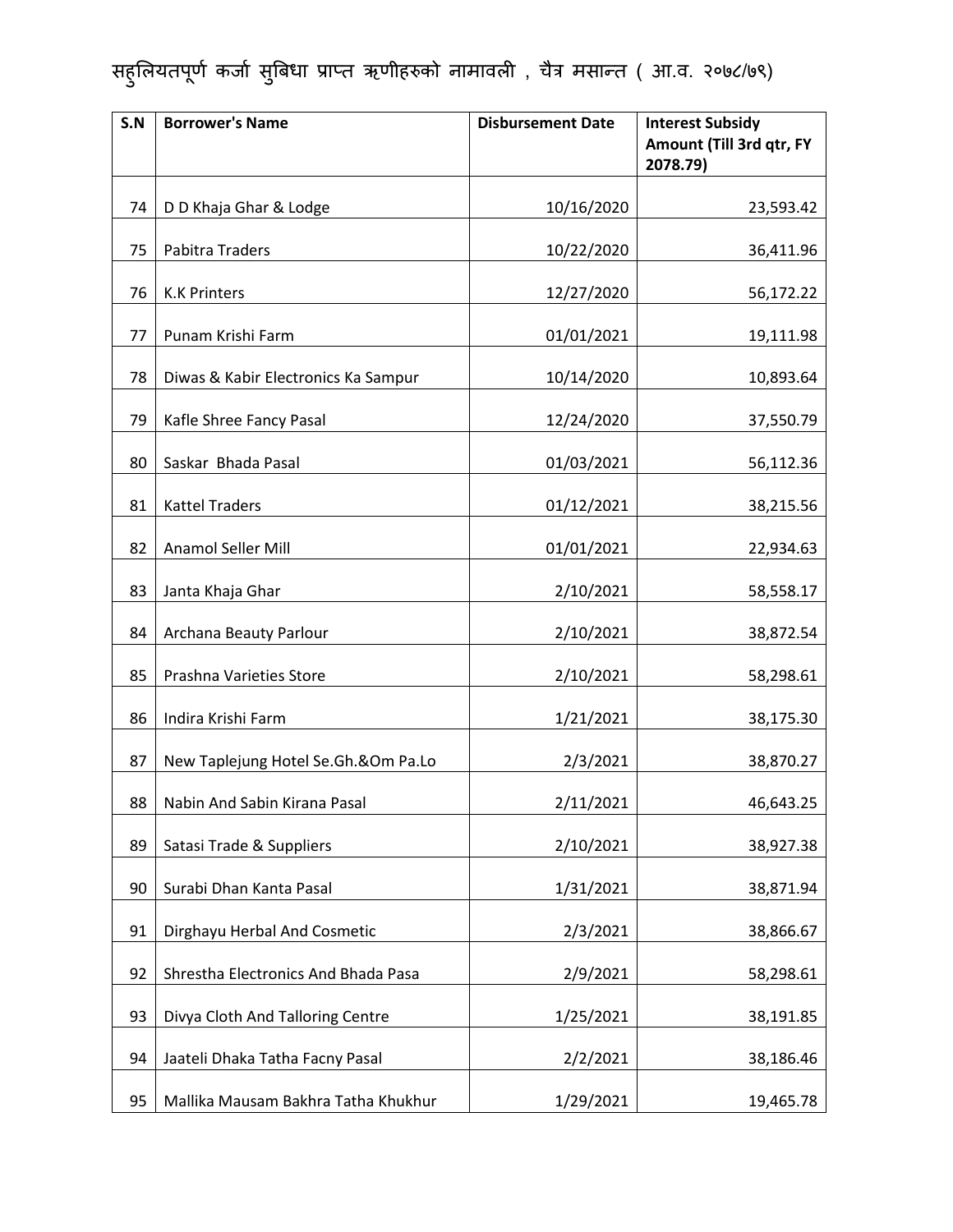| S.N | <b>Borrower's Name</b>              | <b>Disbursement Date</b> | <b>Interest Subsidy</b><br>Amount (Till 3rd qtr, FY<br>2078.79) |
|-----|-------------------------------------|--------------------------|-----------------------------------------------------------------|
| 96  | Miraj Fancy Store                   | 1/25/2021                | 26,711.12                                                       |
| 97  | Monika Kirana Pasal                 | 2/2/2021                 | 27,205.87                                                       |
| 98  | Big Time Beauty & Photography       | 2/26/2021                | 11,877.44                                                       |
| 99  | Kamal Shree Car Wash & Recondition  | 3/2/2021                 | 39,611.73                                                       |
| 100 | Mitho Resturent And Thakali Kitchen | 2/16/2021                | 39,854.57                                                       |
| 101 | New Saurya Traders                  | 2/16/2021                | 38,848.37                                                       |
| 102 | S.R.Traders                         | 2/16/2021                | 58,379.76                                                       |
| 103 | <b>Nagarik Varieties</b>            | 2/22/2021                | 58,246.50                                                       |
| 104 | Khushi Krishi Tatha Pashupalan Far  | 3/1/2021                 | 59,383.36                                                       |
| 105 | <b>Garnet Enterprises</b>           | 3/1/2021                 | 59,418.34                                                       |
| 106 | Kashyap General Store               | 3/4/2021                 | 39,683.86                                                       |
| 107 | <b>Rr Variety</b>                   | 3/1/2021                 | 39,730.16                                                       |
| 108 | Gauradaha Furnishing Center         | 3/9/2021                 | 59,391.65                                                       |
| 109 | Kalpana Khaja Ghar                  | 3/9/2021                 | 59,392.15                                                       |
| 110 | Kalawati Kirana Pasal               | 3/4/2021                 | 59,444.17                                                       |
| 111 | Nira Kirana Pasal                   | 2/17/2021                | 58,274.08                                                       |
| 112 | My Shop                             | 2/26/2021                | 39,808.54                                                       |
| 113 | <b>Pranish Traders</b>              | 2/24/2021                | 39,588.83                                                       |
| 114 | Baral Bakhra Palan Tatha Krishi Fir | 2/28/2021                | 58,206.71                                                       |
| 115 | Bharati Kirana Pasal                | 2/25/2021                | 46,651.04                                                       |
| 116 | Anjana Beauty Parlour And Silai Kat | 2/21/2021                | 19,416.58                                                       |
| 117 | Khushi Meat Products                | 2/21/2021                | 19,411.90                                                       |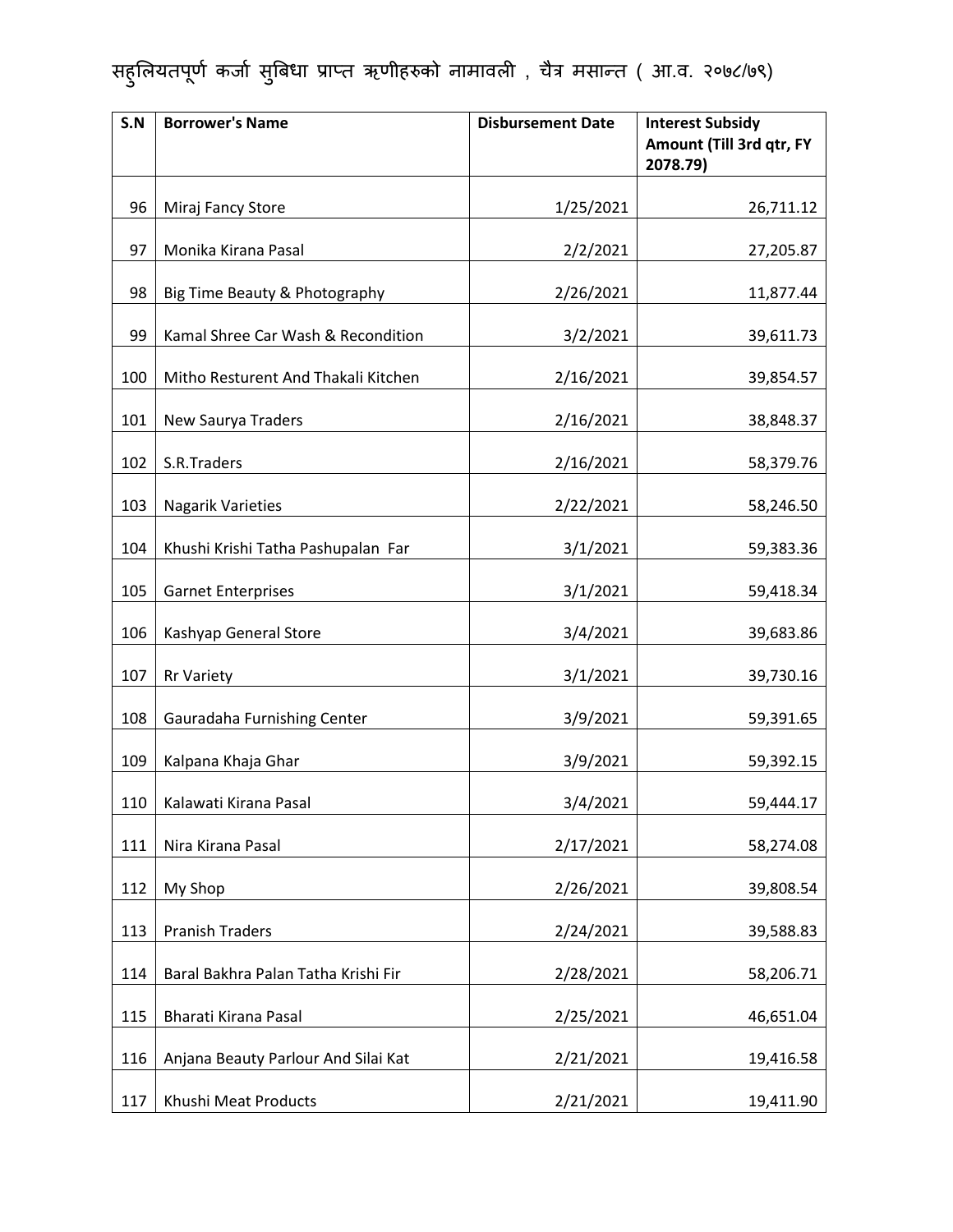| S.N | <b>Borrower's Name</b>              | <b>Disbursement Date</b> | <b>Interest Subsidy</b><br>Amount (Till 3rd qtr, FY<br>2078.79) |
|-----|-------------------------------------|--------------------------|-----------------------------------------------------------------|
| 118 | Laxmi Bhandar                       | 2/24/2021                | 58,217.97                                                       |
| 119 | Nirmala Silai Katai Tatha Prashiksh | 3/5/2021                 | 19,794.59                                                       |
| 120 | <b>Meera Beauty Parlour</b>         | 2/16/2021                | 38,861.03                                                       |
| 121 | Letang Bhogtani Traders             | 3/10/2021                | 39,721.45                                                       |
| 122 | Aathrai Khaja Ghar                  | 3/31/2021                | 60,549.59                                                       |
| 123 | Royal Khadhya Udhyog                | 4/1/2021                 | 59,338.51                                                       |
| 124 | Khudra Kirana Pasal                 | 4/4/2021                 | 20,351.27                                                       |
| 125 | Pathivara Suppliers                 | 3/17/2021                | 40,311.07                                                       |
| 126 | <b>Everest Opticals</b>             | 4/7/2021                 | 40,518.29                                                       |
| 127 | <b>Kushal Traders</b>               | 4/8/2021                 | 32,657.81                                                       |
| 128 | New Ilam Chasma Ghar                | 4/7/2021                 | 40,833.04                                                       |
| 129 | Chaudhary Bhada Pasal               | 4/7/2021                 | 40,316.72                                                       |
| 130 | Chocolate House                     | 3/30/2021                | 59,267.99                                                       |
| 131 | <b>Prapade Stores</b>               | 3/22/2021                | 59,496.68                                                       |
| 132 | Dipika Traders                      | 3/21/2021                | 59,348.52                                                       |
| 133 | Newa Mobile And Accessories         | 4/6/2021                 | 40,303.80                                                       |
| 134 | Anjali Furniture Center             | 3/24/2021                | 40,313.65                                                       |
| 135 | Kumari Furnishing Center            | 3/23/2021                | 40,322.27                                                       |
| 136 | R.N. Medicine Center                | 4/1/2021                 | 60,447.28                                                       |
| 137 | Siddhavalley Gaipalan Firm          | 3/26/2021                | 60,447.05                                                       |
| 138 | Harihar Arganic Krishi Firm         | 4/1/2021                 | 60,447.05                                                       |
| 139 | <b>Mega Printers</b>                | 3/18/2021                | 39,604.64                                                       |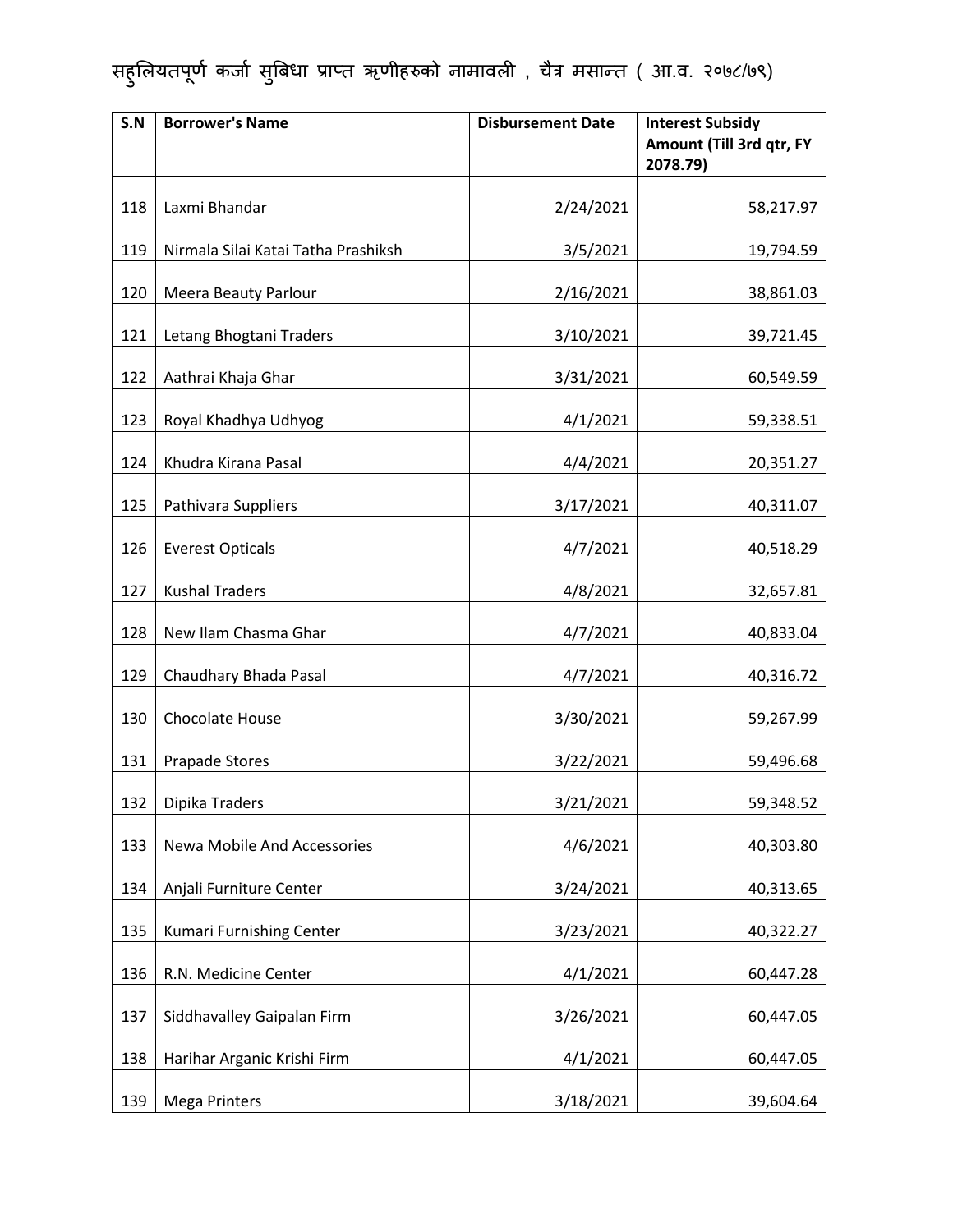| S.N | <b>Borrower's Name</b>              | <b>Disbursement Date</b> | <b>Interest Subsidy</b><br>Amount (Till 3rd qtr, FY<br>2078.79) |
|-----|-------------------------------------|--------------------------|-----------------------------------------------------------------|
| 140 | Shiv Shakti Bhada Pasal             | 3/22/2021                | 39,543.07                                                       |
| 141 | Gita Devi Cosmetic Pasal            | 4/5/2021                 | 40,298.43                                                       |
| 142 | <b>S&amp;S Books And Stationary</b> | 4/2/2021                 | 60,562.42                                                       |
| 143 | Swapnil Trade Concern               | 3/28/2021                | 43,626.17                                                       |
| 144 | Asika Shoe Center                   | 3/14/2021                | 39,621.85                                                       |
| 145 | New Pathivara Tayloring Center      | 3/14/2021                | 59,372.90                                                       |
| 146 | Santona Khaja Ghar                  | 3/16/2021                | 27,703.26                                                       |
| 147 | New Nepal Diesel Service            | 3/28/2021                | 19,776.71                                                       |
| 148 | Shiwakoti Chappal Udhyog            | 3/24/2021                | 51,395.49                                                       |
| 149 | Kamalaz Nails And Beauty Training C | 3/15/2021                | 60,449.49                                                       |
| 150 | Rameshwor Mistan Bhandar And Ramesh | 3/26/2021                | 60,451.54                                                       |
| 151 | <b>Pathibhara Printers</b>          | 3/31/2021                | 40,298.33                                                       |
| 152 | Sangroula Kirana Pasal              | 3/24/2021                | 31,628.35                                                       |
| 153 | Aradhya Electronics & Mobile Pasal  | 3/31/2021                | 60,500.95                                                       |
| 154 | Thapaliya Dental Lab                | 4/11/2021                | 40,331.85                                                       |
| 155 | <b>Raising Hotel</b>                | 3/24/2021                | 11,861.17                                                       |
| 156 | <b>Richa Fancy Collection</b>       | 4/1/2021                 | 20,149.86                                                       |
| 157 | Yuwak Krishi Firm                   | 3/21/2021                | 60,518.59                                                       |
| 158 | Shrestha Varieties                  | 4/18/2021                | 60,484.73                                                       |
| 159 | Jharna Kirana Pasal                 | 4/20/2021                | 20,132.50                                                       |
| 160 | New Jibika Enterprises              | 4/23/2021                | 40,587.28                                                       |
| 161 | Sambriddhi Bakhra Palan Farm        | 5/2/2021                 | 41,018.35                                                       |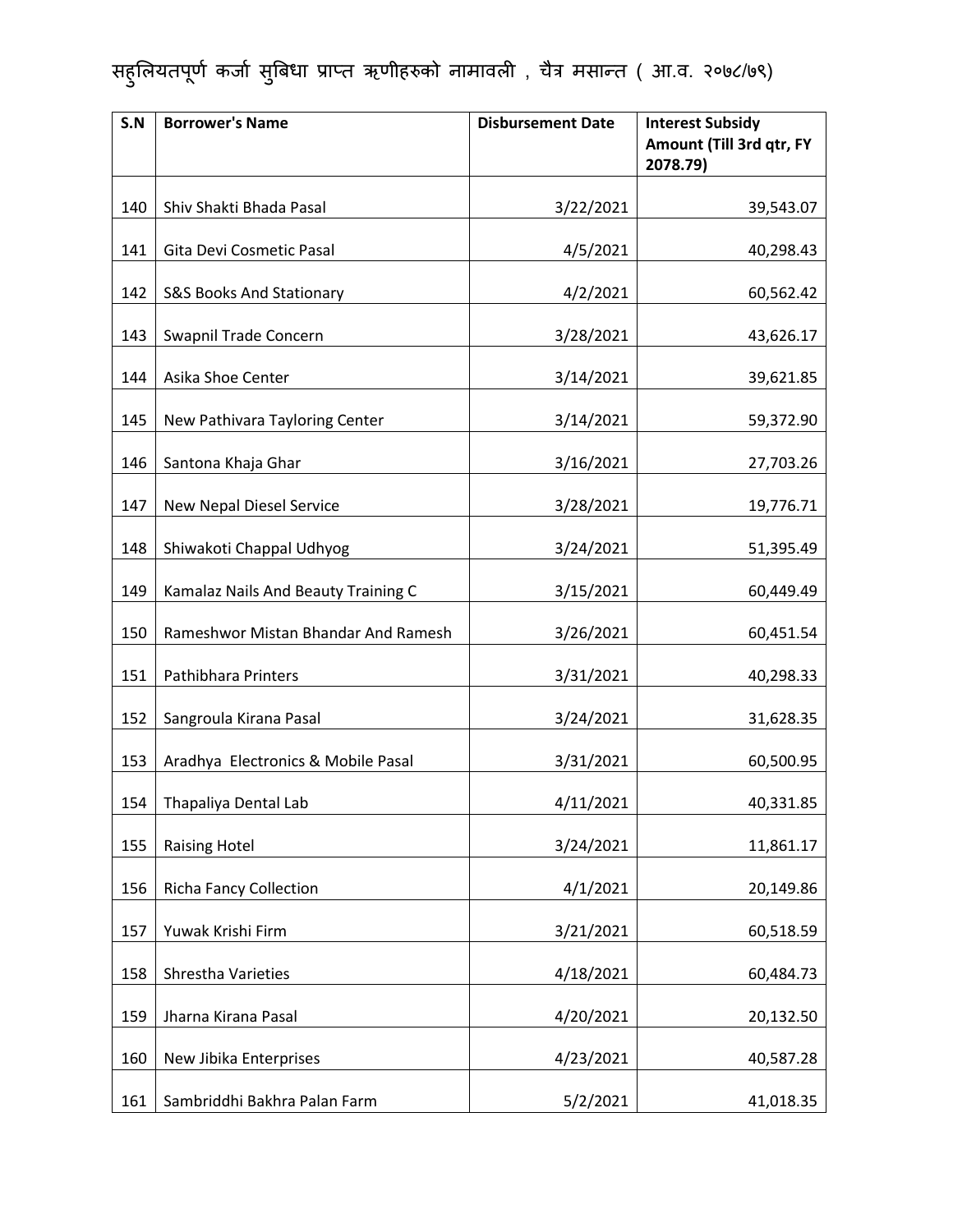| S.N | <b>Borrower's Name</b>              | <b>Disbursement Date</b> | <b>Interest Subsidy</b><br>Amount (Till 3rd qtr, FY<br>2078.79) |
|-----|-------------------------------------|--------------------------|-----------------------------------------------------------------|
| 162 | <b>Barpeepal Flavours</b>           | 4/29/2021                | 49,221.98                                                       |
| 163 | Mahakali Bakhra Firm                | 4/18/2021                | 20,134.35                                                       |
| 164 | Shristhi Krishi Tatha Pasupalan Fir | 4/25/2021                | 20,120.43                                                       |
| 165 | Milan Cold Store                    | 5/2/2021                 | 40,226.37                                                       |
| 166 | Ashma Cosmetic Pasal                | 4/18/2021                | 40,299.17                                                       |
| 167 | Kerung Dhaka Kapda Udhyog           | 4/25/2021                | 41,016.80                                                       |
| 168 | Kavya Kirana Store                  | 4/20/2021                | 58,193.23                                                       |
| 169 | Hamro Tiptop                        | 4/18/2021                | 20,138.36                                                       |
| 170 | Hari Maya Krishi Firm               | 06/02/2021               | 40,961.54                                                       |
| 171 | Karki Krishi Bhandar                | 06/09/2021               | 41,722.12                                                       |
| 172 | <b>Orchid Family Saloon</b>         | 06/08/2021               | 62,583.96                                                       |
| 173 | Om Shanti Hotel                     | 07/14/2021               | 37,580.69                                                       |
| 174 | Dhanushmode Mart                    | 07/04/2021               | 50,912.89                                                       |
| 175 | <b>Pabitra Varities Stores</b>      | 06/27/2021               | 62,555.49                                                       |
| 176 | <b>Basnet Kirana Pasal</b>          | 06/30/2021               | 58,408.75                                                       |
| 177 | <b>Puja Grill And Truss</b>         | 07/11/2021               | 60,112.66                                                       |
| 178 | Goma Krishi Firm                    | 07/12/2021               | 50,510.33                                                       |
| 179 | Gajurmukhi Varieties                | 07/09/2021               | 56,413.92                                                       |
| 180 | Apsara Wholesale Kirana Pasal       | 07/09/2021               | 60,025.89                                                       |
| 181 | Mainali Varrities                   | 07/12/2021               | 40,059.93                                                       |
| 182 | Subedi Kapada Pasal                 | 07/09/2021               | 33,223.48                                                       |
| 183 | Garibdas Puja Bhandar               | 06/17/2021               | 41,117.86                                                       |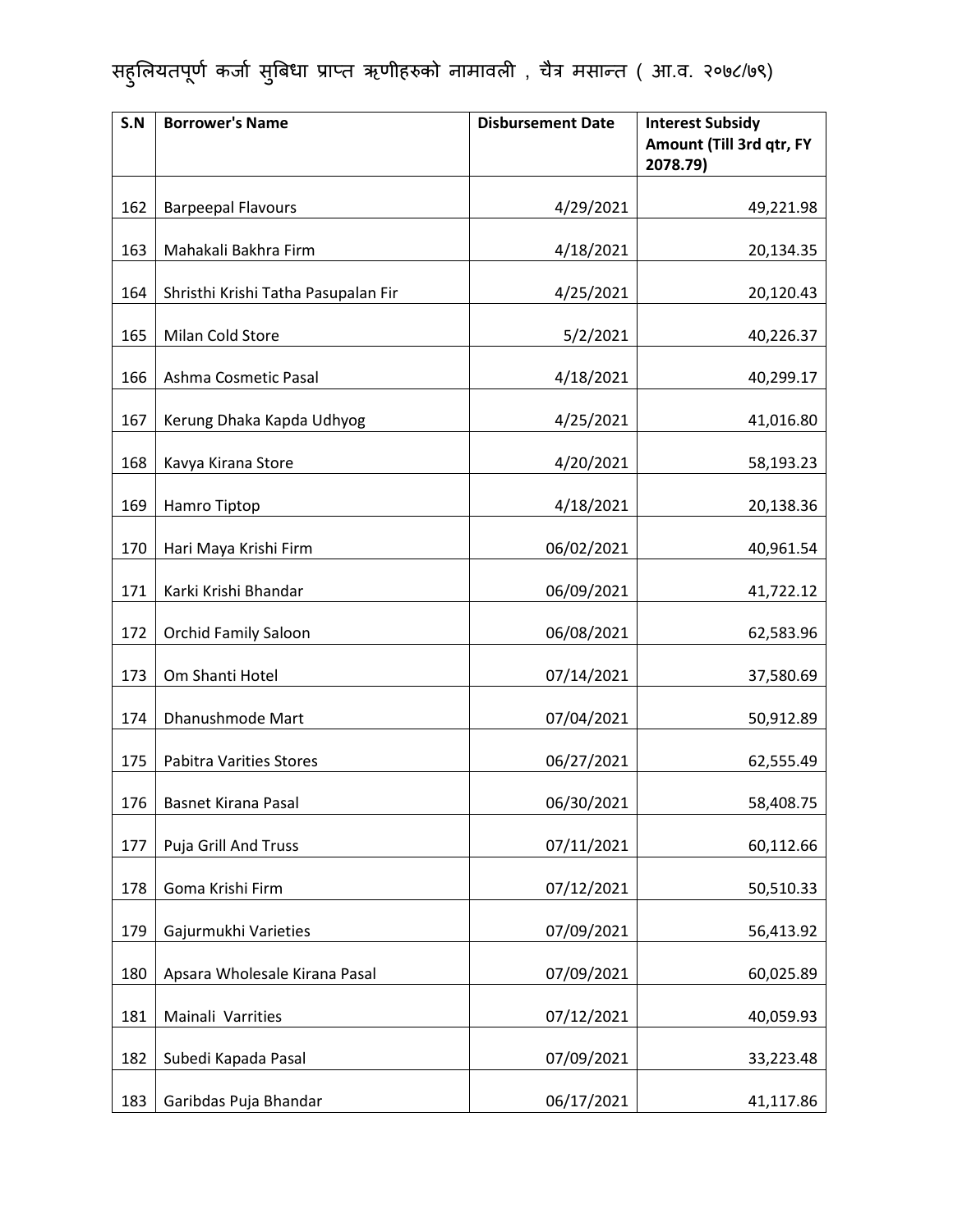| S.N | <b>Borrower's Name</b>              | <b>Disbursement Date</b> | <b>Interest Subsidy</b><br>Amount (Till 3rd qtr, FY<br>2078.79) |
|-----|-------------------------------------|--------------------------|-----------------------------------------------------------------|
| 184 | Pragati Krishi Tatha Pasupalan Firm | 07/22/2021               | 60,620.92                                                       |
| 185 | Pahuna Hotel                        | 08/02/2021               | 19,646.68                                                       |
| 186 | Sita Kirana Pasal                   | 07/18/2021               | 57,038.27                                                       |
| 187 | Bhattarai Bijuli Bhandar            | 07/22/2021               | 60,664.01                                                       |
| 188 | Bindabasini Kirana                  | 07/27/2021               | 39,332.85                                                       |
| 189 | D.K. Enterprises                    | 07/27/2021               | 39,089.16                                                       |
| 190 | <b>Angel Beauty Parlour</b>         | 07/29/2021               | 29,048.09                                                       |
| 191 | Sangpang Metal Furniture Udyog      | 07/20/2021               | 48,899.11                                                       |
| 192 | Jaya Siddakali Store                | 08/12/2021               | 37,640.16                                                       |
| 193 | <b>Our Collection</b>               | 08/12/2021               | 36,246.17                                                       |
| 194 | Didi Bhai Hotel                     | 9/2/2021                 | 15,626.87                                                       |
| 195 | New Neha Lovely Pasal               | 9/12/2021                | 8,098.37                                                        |
| 196 | Pathivara Kirana Pasal              | 8/29/2021                | 53,077.05                                                       |
| 197 | Karki Pashupalan Farm               | 9/7/2021                 | 33,910.58                                                       |
| 198 | Chadani Bahuudeshiya Krishi Farm    | 9/9/2021                 | 35,391.47                                                       |
| 199 | Bina Krishi Firm                    | 9/10/2021                | 20,047.99                                                       |
| 200 | New Unisha Mo.Parts And Workshop    | 8/20/2021                | 36,300.01                                                       |
| 201 | <b>New Fancy Collection</b>         | 9/13/2021                | 19,746.25                                                       |
| 202 | Organic Kosheli Ghar                | 8/29/2021                | 34,802.05                                                       |
| 203 | Gautam Khaja Ghar                   | 9/2/2021                 | 28,316.92                                                       |
| 204 | Sandhya Fancy Kapada Pasal          | 9/2/2021                 | 25,710.66                                                       |
| 205 | Khushi Meat Products                | 9/6/2021                 | 16,937.12                                                       |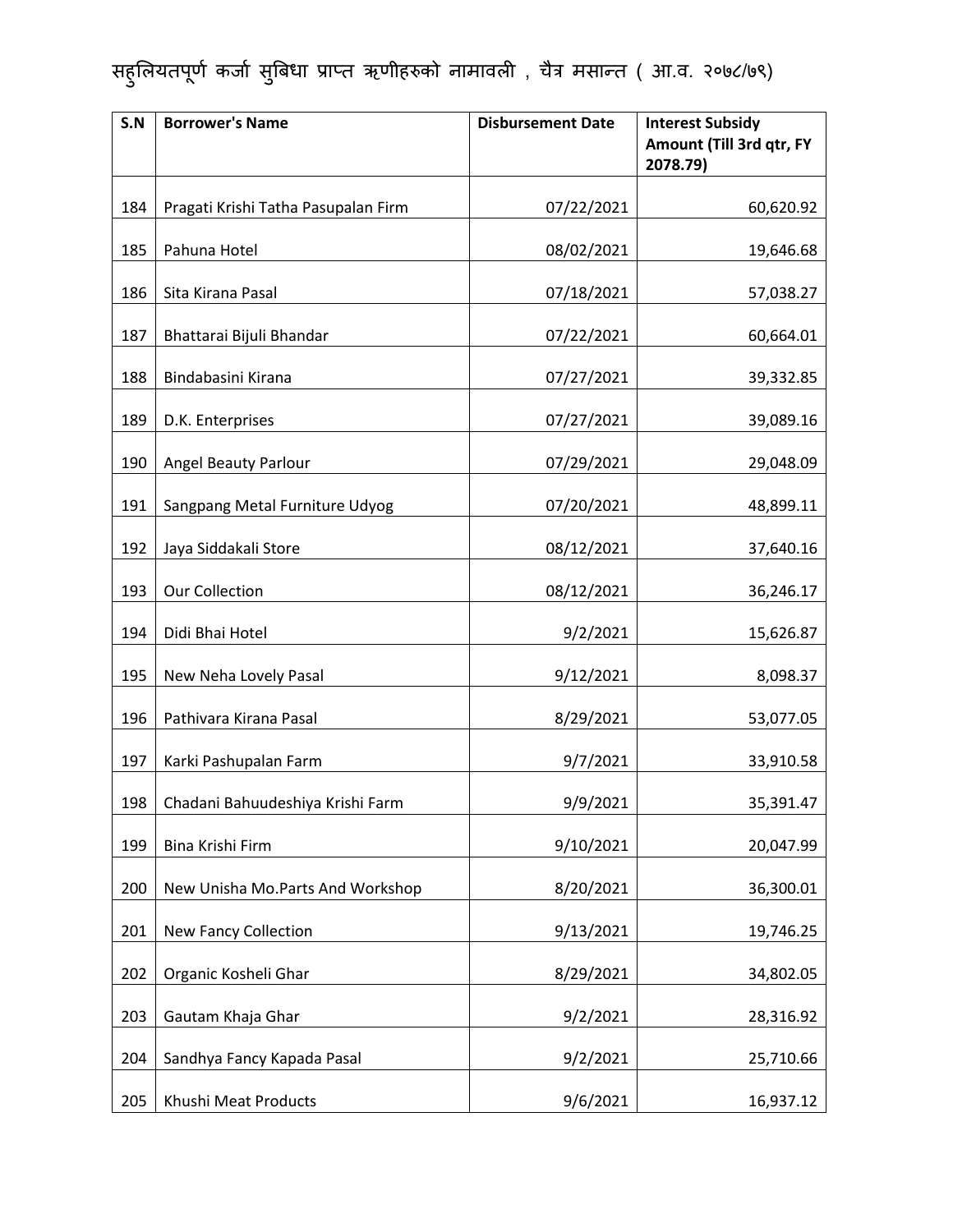| S.N | <b>Borrower's Name</b>              | <b>Disbursement Date</b> | <b>Interest Subsidy</b><br>Amount (Till 3rd qtr, FY<br>2078.79) |
|-----|-------------------------------------|--------------------------|-----------------------------------------------------------------|
| 206 | <b>Star Bags House</b>              | 9/3/2021                 | 34,563.05                                                       |
| 207 | Shreyan Shoes And Accessories       | 9/2/2021                 | 34,727.42                                                       |
| 208 | <b>Hotel Lopsang</b>                | 9/13/2021                | 32,910.25                                                       |
| 209 | Samjhana Krishi Firm                | 9/15/2021                | 15,461.30                                                       |
| 210 | New Subedi Phalphul Pasal           | 9/15/2021                | 16,297.97                                                       |
| 211 | Pathibhara Nasta Chiso Ghar Hotel   | 10/10/2021               | 21,892.54                                                       |
| 212 | Kunti Kirana Pasal                  | 9/24/2021                | 15,787.82                                                       |
| 213 | Labi Silai Katai                    | 9/28/2021                | 14,894.39                                                       |
| 214 | <b>Pokhrel Varieties</b>            | 9/30/2021                | 30,005.91                                                       |
| 215 | Gita Krishi, Pashupalan Tatha Dudh  | 10/11/2021               | 14,582.04                                                       |
| 216 | <b>Brinddha Electronics</b>         | 9/30/2021                | 30,588.27                                                       |
| 217 | Chitrarekha Ayurvedic Ausadhi Pasal | 9/24/2021                | 31,069.27                                                       |
| 218 | Hope Foot Wear                      | 9/22/2021                | 31,404.11                                                       |
| 219 | Laxmi Collection                    | 9/26/2021                | 24,256.43                                                       |
| 220 | City Mobile House                   | 9/29/2021                | 30,779.86                                                       |
| 221 | Manakamana Collection               | 10/5/2021                | 29,257.35                                                       |
| 222 | Renuka Krishi Firm                  | 9/24/2021                | 32,025.32                                                       |
| 223 | <b>SK Traders And Suppliers</b>     | 10/3/2021                | 45,143.01                                                       |
| 224 | P.K. Varieties And Suppliers        | 10/24/2021               | 24,833.51                                                       |
| 225 | New Devi Fancy Pasal                | 10/21/2021               | 29,623.81                                                       |
| 226 | Tamu Khaja Ghar                     | 10/18/2021               | 26,255.53                                                       |
| 227 | Bimala Kapada Pasal                 | 10/24/2021               | 26,608.73                                                       |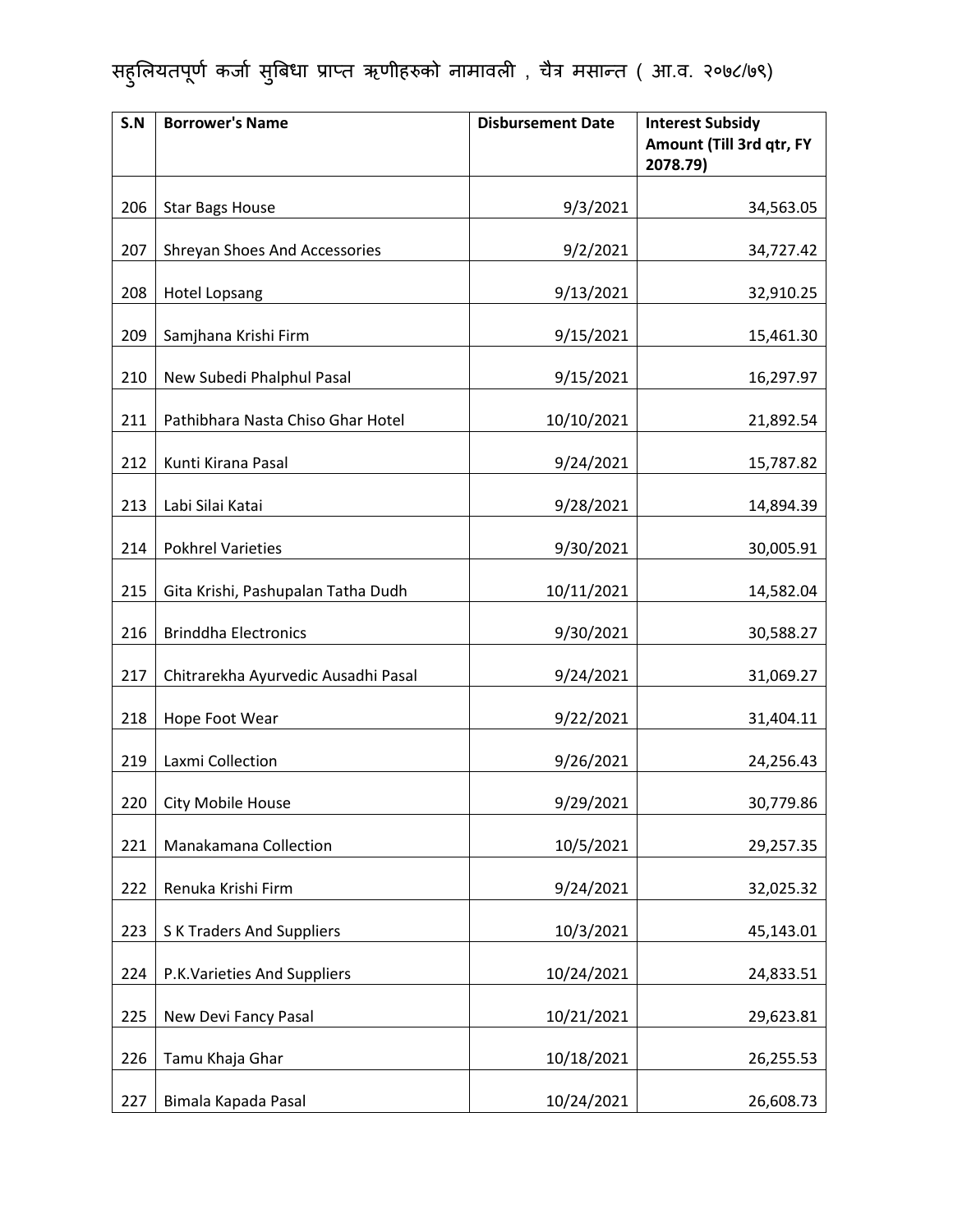| S.N            | <b>Borrower's Name</b>               | <b>Disbursement Date</b> | <b>Interest Subsidy</b><br>Amount (Till 3rd qtr, FY<br>2078.79) |
|----------------|--------------------------------------|--------------------------|-----------------------------------------------------------------|
| 228            | Dipsana Dipti Fancy Store            | 11/22/2021               | 16,434.16                                                       |
| 229            | Riddhisiddhi Creations               | 12/10/2021               | 14,825.69                                                       |
| 230            | Dipak Hotel                          | 12/03/2021               | 14,121.58                                                       |
| 231            | Niru Cosmetic Pasal                  | 12/02/2021               | 10,220.18                                                       |
| 232            | Luitel Byabasayik Prangarik Krishi   | 01/04/2022               | 7,863.00                                                        |
| 233            | Ashmita Varieties                    | 01/03/2022               | 14,736.42                                                       |
| 234            | Danda Gaun Krishi Firm               | 02/04/2022               | 10,731.49                                                       |
| 235            | Pradhan Bhada Pasal                  | 01/24/2022               | 12,417.61                                                       |
| 236            | Beauty Mark Saloon & Makeup Studio   | 02/06/2022               | 5,182.05                                                        |
| 237            | L.D. Ceragem Health Care Center Pvt  | 03/11/2022               | 7,643.77                                                        |
| 238            | Clothy Wave                          | 03/16/2022               | 4,109.45                                                        |
|                | विदेशबाट फर्केका युवा परियोजना कर्जा |                          |                                                                 |
| $\mathbf{1}$   | Jal Cottage Hotel And Lodge          | 10/05/2019               | 33,424.15                                                       |
| $\overline{2}$ | Bishnu Bahadur Subedi                | 12/23/2020               | 31,333.92                                                       |
| 3              | Roshan Khanal                        | 12/24/2020               | 31,332.10                                                       |
| 4              | <b>Bhishma Interprises</b>           | 3/19/2021                | 33,365.97                                                       |
| 5              | Mani Kumar Tiruwa                    | 07/13/2021               | 35,064.35                                                       |
| 6              | Pramod Kumar Chaudhary               | 07/02/2021               | 35,449.06                                                       |
| $\overline{7}$ | Raj Kumar Majhi                      | 9/27/2021                | 25,496.89                                                       |
| 8              | New Manakamana Gril Udhyog           | 9/27/2021                | 12,962.22                                                       |
|                | दलित समुदाय व्यवसाय बिकास कर्जा      |                          |                                                                 |
| $\mathbf 1$    | Hamro Gorkha Tailoring               | 07/16/2019               | 23,760.89                                                       |